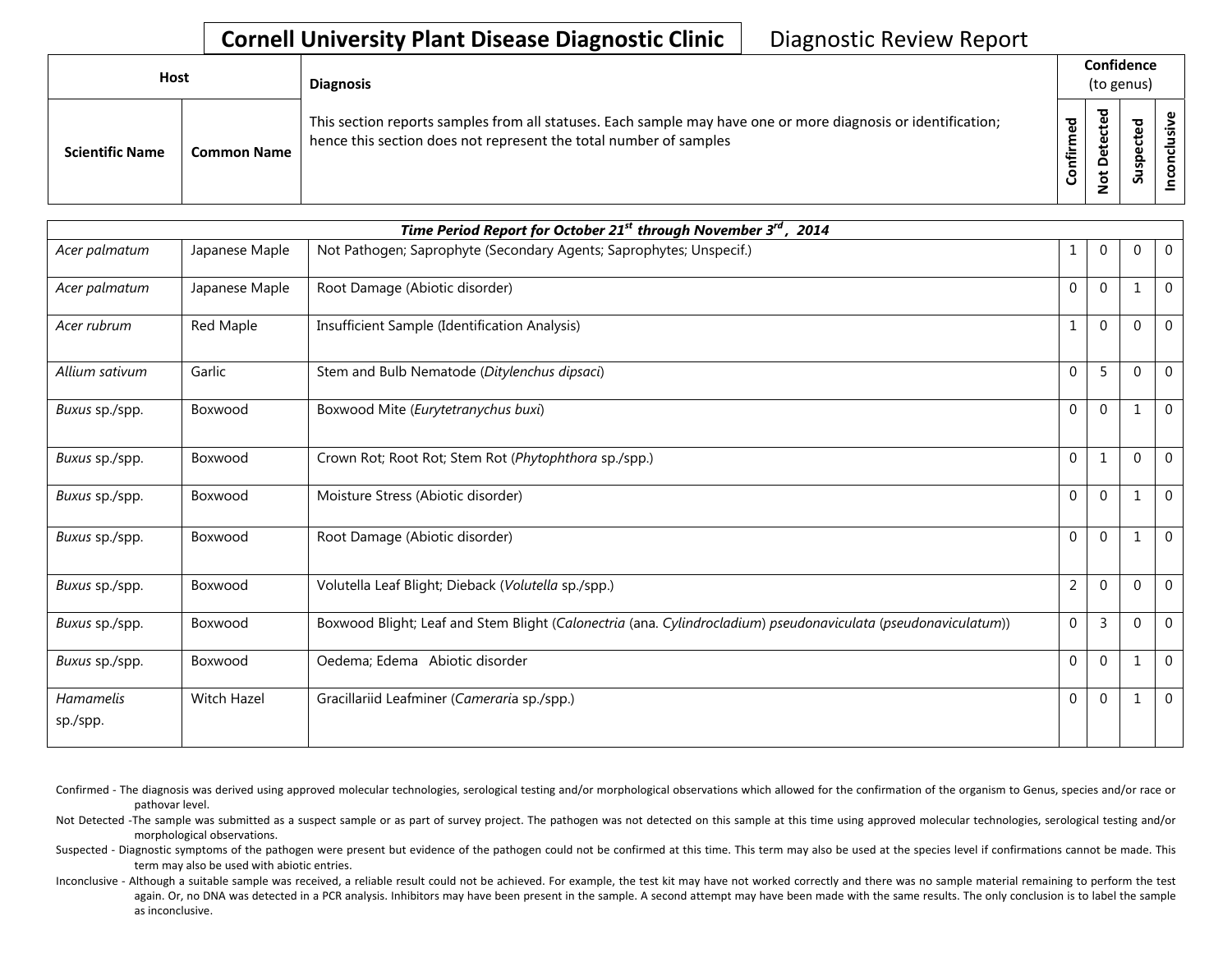## **Cornell University Plant Disease Diagnostic Clinic** | Diagnostic Review Report

| <b>Host</b>            |                    |                                                                                                                                                                                    |               | <b>Diagnosis</b>              |                              | Confidence<br>(to genus) |  |  |
|------------------------|--------------------|------------------------------------------------------------------------------------------------------------------------------------------------------------------------------------|---------------|-------------------------------|------------------------------|--------------------------|--|--|
| <b>Scientific Name</b> | <b>Common Name</b> | This section reports samples from all statuses. Each sample may have one or more diagnosis or identification;<br>hence this section does not represent the total number of samples | ਠ<br>٤<br>tir | ᇃ<br>Φ<br>۵<br>ى<br>$\dot{S}$ | ᠊ᠣ<br>உ<br>௨<br>w<br>Б<br>Ō, |                          |  |  |

| Kalmia latifolia         | Mountain laurel     | Moisture Stress (Abiotic disorder)                                  | $\overline{0}$ | $\Omega$     |                | $\overline{0}$ |
|--------------------------|---------------------|---------------------------------------------------------------------|----------------|--------------|----------------|----------------|
| Lactuca sativa           | Lettuce             | Downy Mildew (Lettuce) (Bremia lactucae)                            | 1              | $\Omega$     | $\mathbf 0$    | $\overline{0}$ |
| Picea sp./spp.           | Spruce              | Root Damage (Abiotic disorder)                                      | $\Omega$       | $\Omega$     |                | $\overline{0}$ |
| Picea sp./spp.           | Spruce              | Spider Mite Injury (Unidentified Spider Mite)                       | $\Omega$       | $\Omega$     |                | $\overline{0}$ |
| Quercus rubra            | Northern Red<br>oak | Bacterial Wetwood; Slime Flux (Various Pathogens)                   | $\Omega$       | $\Omega$     | $\overline{2}$ | $\overline{0}$ |
| Quercus rubra            | Northern Red<br>oak | Beech Sooty Mold (Scorias spongiosa)                                | $\Omega$       | $\Omega$     |                | $\overline{0}$ |
| Rhododendron<br>sp./spp. | Rhododendron        | Nutrient Imbalance (Abiotic disorder)                               | $\Omega$       | $\Omega$     |                | $\mathbf{0}$   |
| Rhododendron<br>sp./spp. | Rhododendron        | Phyllosticta Leaf Spot (Phyllosticta sp./spp.)                      | $\mathbf{1}$   | $\mathbf{0}$ | $\Omega$       | $\overline{0}$ |
| Syringa sp./spp.         | Lilac               | Not Pathogen; Saprophyte (Secondary Agents; Saprophytes; Unspecif.) | $\mathbf{1}$   | $\Omega$     | $\Omega$       | $\overline{0}$ |
| Syringa sp./spp.         | Lilac               | Root Damage (Abiotic disorder)                                      | $\mathbf 0$    | $\Omega$     |                | $\overline{0}$ |
| Thuja sp./spp.           | Arborvitae          | Fall Needle Drop (Abiotic disorder)                                 | $\overline{0}$ | $\Omega$     | 2              | $\overline{0}$ |
| Thuja sp./spp.           | Arborvitae          | High Soil Moisture (Abiotic disorder)                               | $\Omega$       | $\Omega$     | $\overline{2}$ | $\overline{0}$ |

Confirmed - The diagnosis was derived using approved molecular technologies, serological testing and/or morphological observations which allowed for the confirmation of the organism to Genus, species and/or race or pathovar level.

Not Detected -The sample was submitted as a suspect sample or as part of survey project. The pathogen was not detected on this sample at this time using approved molecular technologies, serological testing and/or morphological observations.

Suspected - Diagnostic symptoms of the pathogen were present but evidence of the pathogen could not be confirmed at this time. This term may also be used at the species level if confirmations cannot be made. This term may also be used with abiotic entries.

Inconclusive - Although a suitable sample was received, a reliable result could not be achieved. For example, the test kit may have not worked correctly and there was no sample material remaining to perform the test again. Or, no DNA was detected in a PCR analysis. Inhibitors may have been present in the sample. A second attempt may have been made with the same results. The only conclusion is to label the sample as inconclusive.